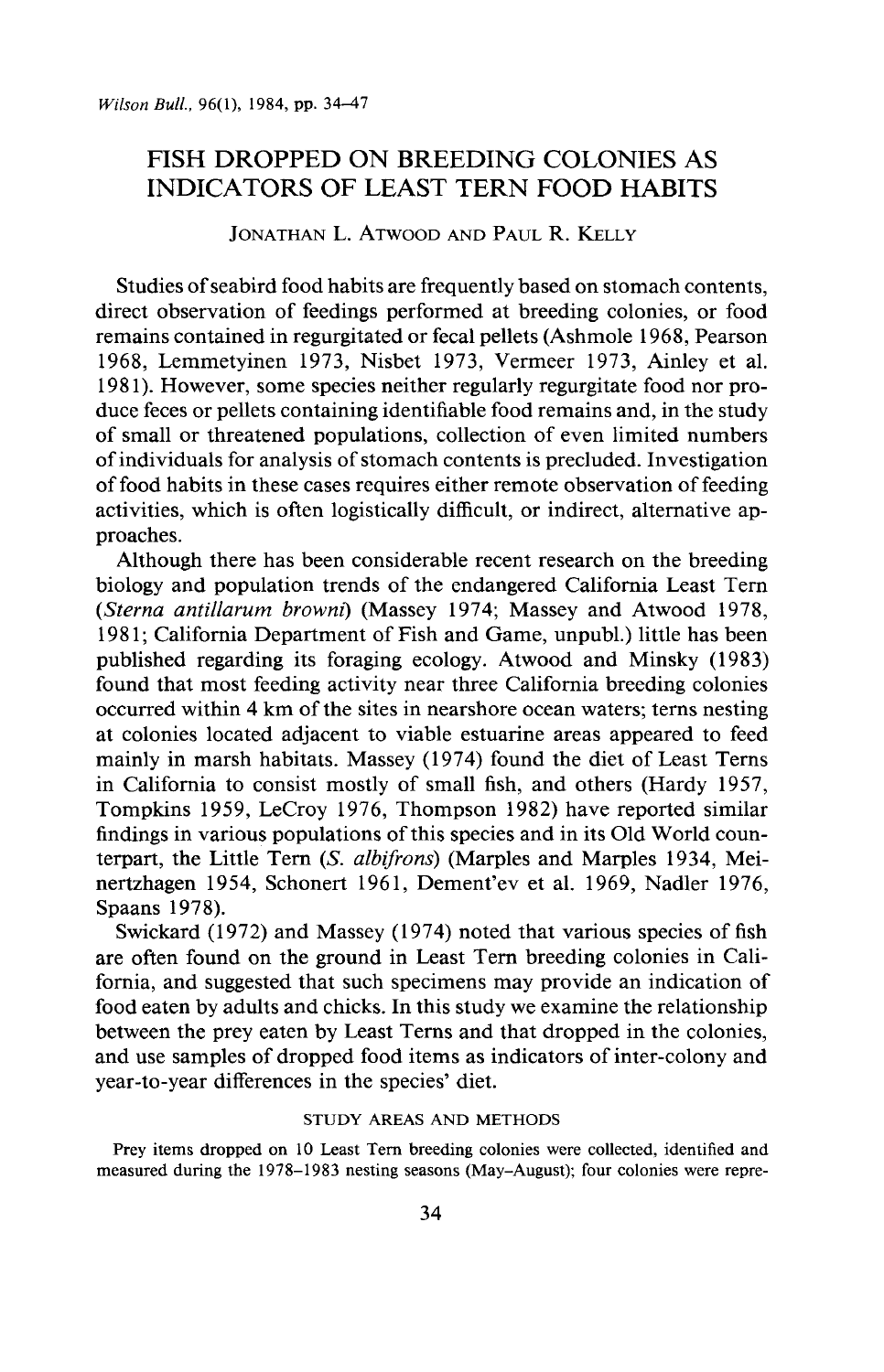

**FIG. 1. Location of California Least Tern colonies represented by collections of fish dropped on substrate.** 

**sented by samples obtained in at least two consecutive years. Colonies were distributed from the northern extreme of the Least Tern's California range south to the Mexican border (Fig. 1). Principal foraging habitats used by terns at different colonies varied somewhat, including: (1) nearshore ocean, harbors, and marina channels (Alameda Bay, Venice Beach, Long Beach, Huntington Beach), (2) tidal estuarine channels (Anaheim Bay, Bolsa Chica, Upper Newport Bay, Batiquitos Lagoon), and (3) sheltered, shallow bays (Mission Bay, Chula Vista).** 

**To compare prey dropped and left in breeding colonies with food eaten by the terns, 13 1 feeding sequences between courting adults and 503 sequences involving adults feeding young were observed from May-July 1980 at colonies located at Venice Beach, Los Angeles County, and Huntington Beach, Orange County. Adult terns carrying prey were randomly selected as they approached a breeding colony and were observed until the food item had been transferred to another individual. The outcome of each feeding sequence was recorded in terms of whether the prey item was swallowed or dropped and left uneaten in the colony. Fish eaten during observed feedings were identified as to species whenever possible, and their body lengths placed in the following classes by comparison with the bill length of adult Least Terns: ~2.5 cm; 2.5-5.0 cm; 5.0-7.5 cm; 7.5-10.0 cm. Prey items dropped and left uneaten at Venice Beach and Huntington Beach were collected during 1980 on 18 dates between 1 May and 20 June, and on 9 dates between 21 June and 1 August.** 

**Clutch-size, shown to reflect variations in food availability in other Sterna spp. (Evans and McNicholl 1972, Nisbet 1973, Veen 1977) was monitored at Venice Beach during 1980-1983 and at Huntington Beach from 198 1-1983. Only clutches initiated on or before 16 June were analyzed, thus eliminating from consideration the usually smaller clutches of**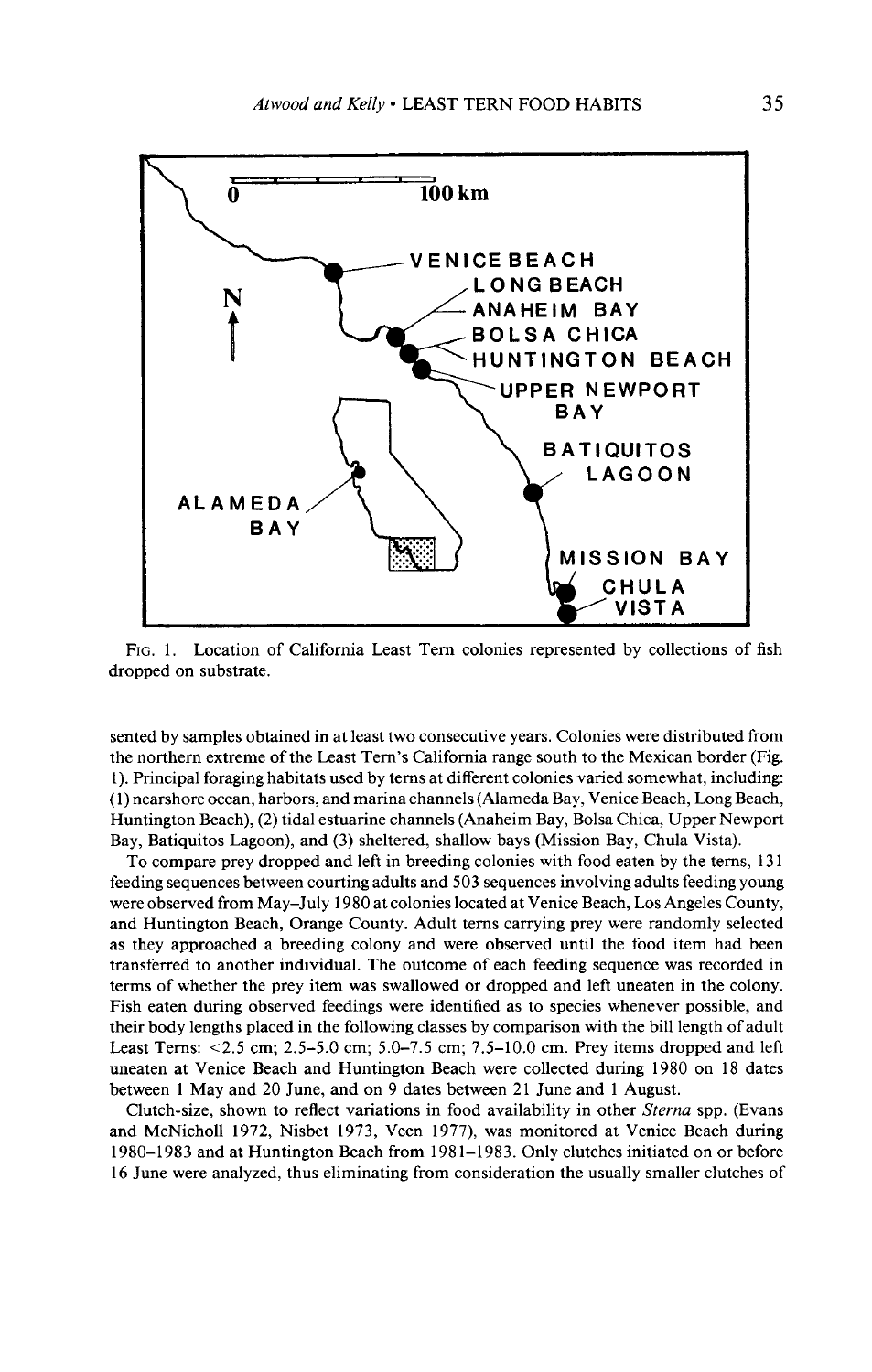|                                           |                                      |                                        | % of fish observed eaten <sup>a</sup>  |                                      | % of fish<br>left uneaten              |
|-------------------------------------------|--------------------------------------|----------------------------------------|----------------------------------------|--------------------------------------|----------------------------------------|
|                                           | Courtship<br>feedings<br>$(N = 130)$ | Small chick<br>feedings<br>$(N = 107)$ | Large chick<br>feedings<br>$(N = 392)$ | Total<br>all feedings<br>$(N = 629)$ | on breeding<br>colonies<br>$(N = 400)$ |
| Northern anchovy/                         |                                      |                                        |                                        |                                      |                                        |
| silversides (spp.)                        | 71                                   | 55                                     | 68                                     | 67                                   | 70                                     |
| Unknown/miscellaneous                     |                                      |                                        |                                        |                                      |                                        |
| slim-bodied spp. $\frac{b}{b}$            | 24                                   | 45                                     | 27                                     | 29                                   | 8                                      |
| Surfperches (spp.)                        | 4                                    |                                        | ٦                                      |                                      | 9                                      |
| Unknown/miscellaneous<br>deep-bodied spp. |                                      |                                        | 2                                      |                                      | 13                                     |

## **TABLE 1 COMPARISON OF FOOD EATEN BY LEAST TERNS WITH FISH LEFT UNEATEN AT VENICE BEACH AND HUNTINGTON BEACH BREEDING COLONIES, 1980**

<sup>a</sup> Dates of observation: courtship feedings (15 May-25 May); small chick feedings (1-10 Jun.); large chick feedings (15 **Jun.-25 Jul.).** 

**b In columns referring to % fish observed eaten, this category includes mostly (>75%) unknown food stems seen too poorly for specific identification. Northern anchovy and silversides (spp.) probably comprised a major portion of the**  unknown, slim-bodied fish observed to be eaten.

**late-nesting individuals (Massey and Atwood 198 1). Other possible indirect indicators of tern food availability, including frequency of egg abandonment, extent of non-predator related chick mortality and chick growth rates were also evaluated at these two colonies during 1980-1983; these data will be presented in detail elsewhere (Minsky, unpubl.; Collins and Atwood, unpubl.).** 

### **RESULTS**

**Observations of feeding sequences. -Small fish were the only prey item recorded during feeding sequences at Venice Beach and Huntington Beach in 1980, as well as during casual observations of Least Tern foraging activity in southern California during 1977-l 983. We obtained no evidence that invertebrate prey represent an important portion of this pop**ulation's diet during the nesting season.

**Fish were rarely dropped in breeding colonies during feedings, with only 16 instances noted in 634 sequences. Fourteen of these 16 instances (87%) involved suitable food items that were dropped accidentally or as a result of lack of hunger on the part of the recipient. Five of these 16 dropped fish, 4 of which were suitable food items, were left uneaten on the ground, and 11 were retrieved and eaten after being dropped.** 

**Although the size of prey eaten by Least Terns at Venice Beach and Huntington Beach in 1980 varied according to the feeding context, with small chicks receiving smaller food items than adults or juveniles, we obtained no indication that the composition of prey species changed significantly during the nesting season (Table 1). At least 67% of fish observed**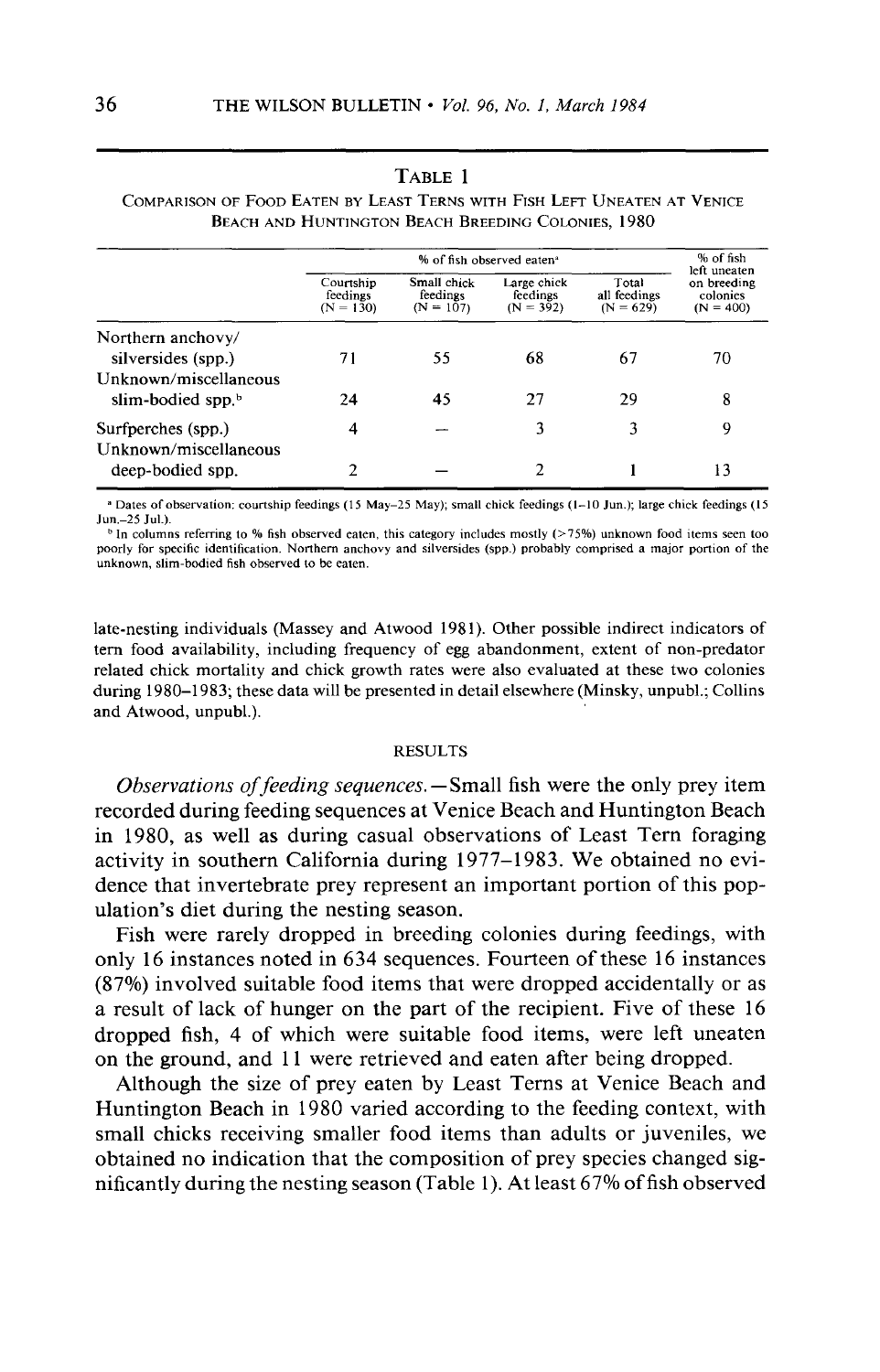|                  |      |     |    | Clutch-size  |    |                   |      |
|------------------|------|-----|----|--------------|----|-------------------|------|
| Colony           | Year | N   |    | $\mathbf{2}$ | 3  | $\bar{x}$         | SD.  |
| Venice Beach     | 1980 | 36  | 3  | 31           | 2  | 1.97              | 0.38 |
|                  | 1981 | 110 | 10 | 92           | 8  | 1.98              | 0.41 |
|                  | 1982 | 156 | 39 | 114          | 3  | 1.77 <sup>a</sup> | 0.50 |
|                  | 1983 | 128 | 10 | 113          | 5  | 1.96              | 0.34 |
| Huntington Beach | 1981 | 100 | 6  | 75           | 19 | 2.13              | 0.49 |
|                  | 1982 | 89  | 22 | 64           | 3  | 1.80 <sup>b</sup> | 0.51 |
|                  | 1983 | 77  | 5  | 58           | 14 | 2.12              | 0.49 |

**TABLE 2 VARIATION IN CLUTCH-SIZE AT TWOLEASTTERN BREEDING COLONIES DURING 1980-1983** 

 $t$  Significantly smaller (*t*-tests,  $P < 0.05$ ) than 1980 ( $t = 2.41$ ), 1981 ( $t = 3.89$ ) and 1983 ( $t = 4.22$ ) values.

<sup>**h Significantly smaller (t-tests,**  $P < 0.05$ **) than 1981 (t = 4.65) and 1983 (t = 4.16) values.**</sup>

**to be eaten at Venice Beach and Huntington Beach in 1980 were northern anchovy (Engruulis mordax) or silversides (Atherinidae), and these species represented 70% of the specimens left uneaten at these colonies during the 1980 breeding season (Table 1). Surfperches represented 3% of fish observed eaten at Venice Beach and Huntington Beach in 1980, but 9% of the dropped prey items collected from these colonies; other "deepbodied" species of fish were similarly over-represented in samples collected from breeding colonies relative to their occurrence as actual food**  items (Table 1).

**Seventy-three percent of northern anchovies and silversides eaten by Least Terns of all age classes at Venice Beach and Huntington Beach in 1980 were < 5.0 cm in length; in contrast, 87% of the individuals of these species dropped at these colonies were >5.0 cm in length. We observed no instances of northern anchovies or silversides being left uneaten on the substrate as a result of inappropriately large size per se; however, larger individuals of these species were frequently alive and struggling when transferred from parent to juvenile, and thus were more likely to be accidentally dropped. Over-representation in dropped fish collections of large northern anchovies and silversides relative to food actually eaten probably also reflects the increased chances of small dropped specimens being overlooked by investigators.** 

**Analysis of food availability. -Least Tern food resources near Venice Beach and Huntington Beach were indirectly evaluated during 1980- 1983. Mean clutch-size at both colonies during 1982 was significantly**  smaller than in 1980, 1981, and 1983 (Table 2). Similarly, significantly **lowered asymptotic weights of chicks (Collins and Atwood, unpubl.) and increased levels of egg abandonment and non-predator related chick mor-**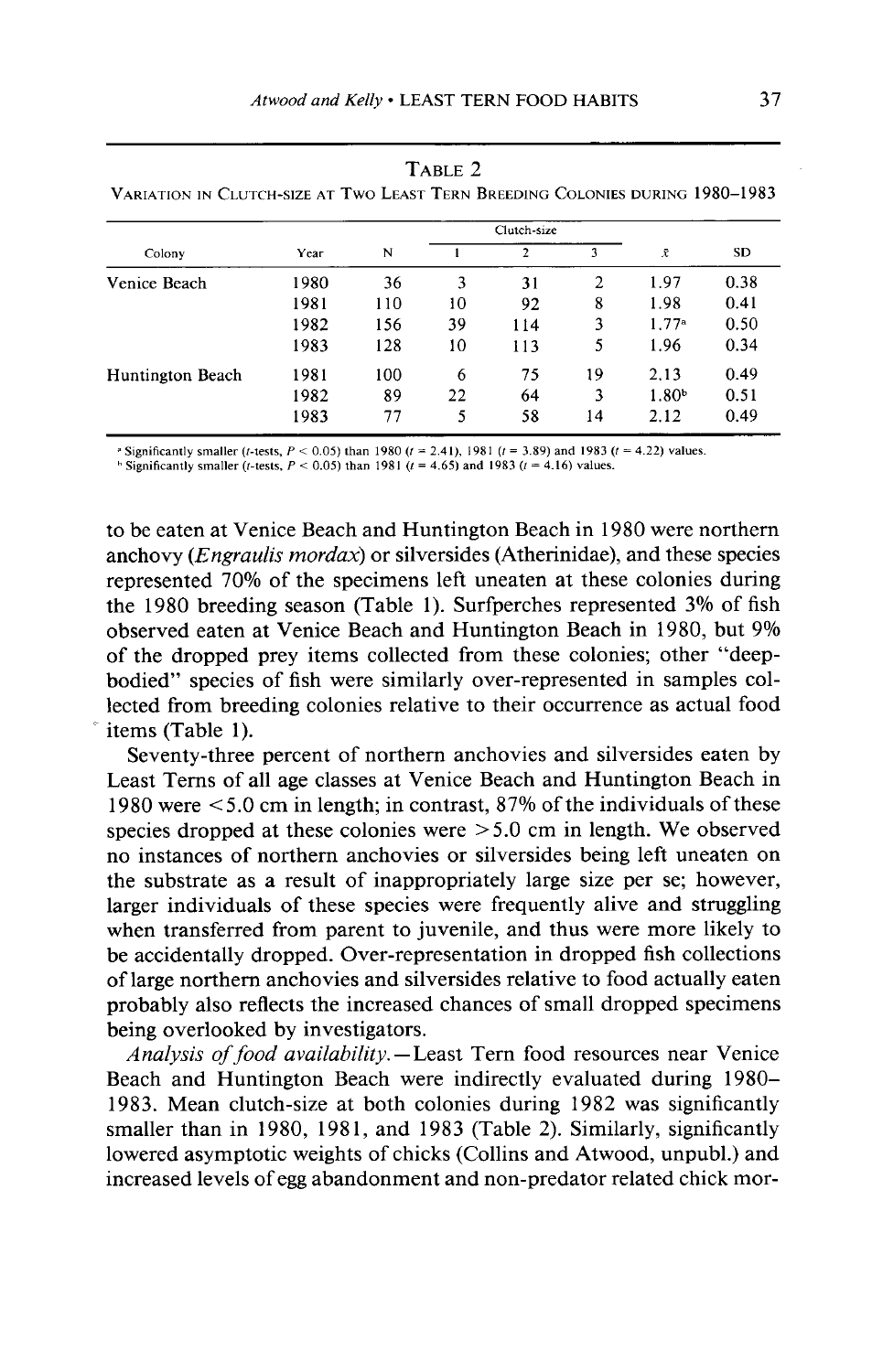**tality (Minsky, unpubl.) suggest conditions of low food availability near Venice Beach and Huntington Beach during 1982.** 

**Collections of prey dropped in breeding colonies. -Major collections of fish dropped at 10 California Least Tern nesting areas during 1978-l 983 are analyzed in Table 3. A total of 49 species of fish were found, all represented by individuals < 1 year old. Most (59%) of the overall diversity resulted from the presence of 29 rarely encountered species that comprised**  only 3% of the total individuals collected  $(N = 3347)$ . Northern anchovy **and silversides (especially topsmelt [Atherinops afinis] and jacksmelt [Atherinopsis californiensis]) combined represented 67% of the total sample.** 

**Thirty of 49 species of fish collected from nesting areas were represented primarily or entirely by individuals unsuitable as food items for Least Terns (Table 3); these species comprised 27% of the total individuals collected. General morphological characteristics of unsuitable prey species included preopercular or fin spines and/or maximum body depth or rotundity exceeding the gape width (approximately 1.5 cm as measured on fresh specimens) of adult Least Terns. Of deep-bodied species such as surfperches which were collected at Venice Beach and Huntington Beach**  in 1980, 89% of the individuals  $(N = 73)$  had maximum body depths **> 1.5 cm, and 38% were >2.0 cm. In contrast, "slim-bodied" species such as northern anchovy and silversides were represented mostly by individuals suitable as food items for Least Terns; 72% of these specimens collected at Venice Beach and Huntington Beach in 1980 (N = 35 1) had**  body depths  $\leq 1.5$  cm, and 100% were  $\leq 2.0$  cm.

**Samples of fish dropped on various Least Tern breeding colonies showed significant inter-colony differences in the relative abundance of certain**  species (Table 3), apparently reflecting different feeding habitats and po**tential prey species available near each site. For example, terns at Venice Beach foraged primarily in nearshore ocean waters (Atwood and Minsky 1983) where schools of juvenile northern anchovy occurred (Fitch and**  Lavenberg 1971), and this species comprised up to 70% of the fish left **uneaten at this colony. By contrast, terns breeding at Anaheim Bay fished mainly in shallow saltmarsh channels adjacent to the colony, where Kling**beil et al. (1975) found topsmelt and California killifish (*Fundulus par***vipinnis) to be common but northern anchovy and surfperches to be rare or absent during the summer months. Topsmelt and California killifish combined represented 82% of the fish dropped at Anaheim Bay in 198 1, while northern anchovy and surfperches comprised only 7% of the sample. Samples of fish dropped at colonies located at Bolsa Chica and Batiquitos Lagoon, where terns similarly foraged mainly in tidal estuaries, were also dominated by topsmelt and California killifish rather than northern anchovy (Table 3). Deepbody (Anchoa compressa) and slough anchovies (A.**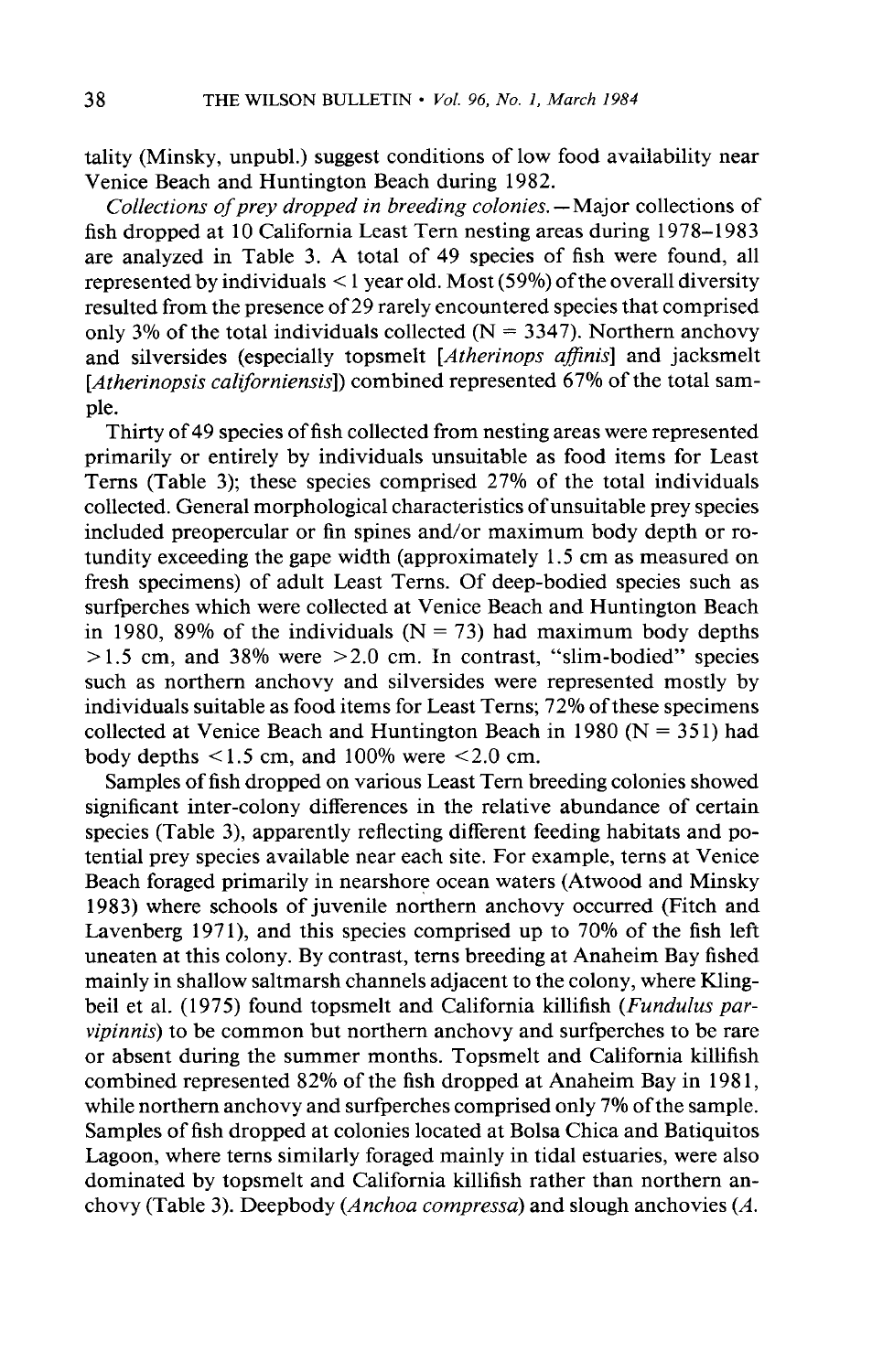**delicatissima), more southerly in distribution than the northern anchovy (Miller and Lea 1972) were the most abundant species dropped on colonies at the southern limit of the study area, but were rare or absent from sites farther north (Table 3).** 

**Fish dropped in breeding colonies also showed significant year-to-year**  changes in species composition (Table 3), probably reflecting fluctuations **in abundance or availability of those fish. In 1979, when large numbers of mosquitofish (Gambusia afinis) were stocked weekly in ponds adjacent to the Huntington Beach colony, the artificial population increase of this food species was clearly reflected by the increased occurrence of mosquitofish in samples of prey dropped on the adjacent breeding colony (Table 3). Similarly, the relative abundance of northern anchovy in samples of fish dropped at Venice Beach and Huntington Beach declined from 1978-l 98 1 (Fig. 2), probably reflecting a documented decline during these years in the local availability of juveniles (< 1 year old) of this important prey species (Methot 1982).** 

### **DISCUSSION**

**Collection of fish dropped on breeding colonies provides a simple way of monitoring Least Tern food habits at these sites. However, for the technique to be effective, a relationship must first be established between food items eaten by the terns and prey dropped and left uneaten on the nesting substrate.** 

**Theoretically, if only suitable food items were dropped (due to surplus food and/or accident), samples of fish collected from the substrate would closely reflect prey eaten by terns at the breeding colony. If only unsuitable fish were left uneaten on the ground (because of difficulties in swallowing caused by inappropriately large size, spines or bad taste), samples would be poor indicators of actual food habits. Variations in the frequency with which suitable prey species were left uneaten on breeding colonies would be expected to crudely reflect overall food availability, since under poor food conditions not only would suitable prey items be captured less frequently by the terns, but those suitable fish which were brought to a colony would be "wasted" less often than when surplus food was present.** 

**Palmer (1941) suggested that fish found dropped on Common Tern (Sterna hirundo) colonies were indicative of an abundant food supply, implying that many of the fish were surplus, but otherwise suitable, food items. However, he also noted that some fish had evidently been left uneaten as a result of excessively large size. Hulsman (198 1:29) stated that "the width or depth of body of prey often limits the size of prey eaten (by terns) before its length does"; Courtney and Blokpoel (1980) found that although deep-bodied or rotund species were over-represented,**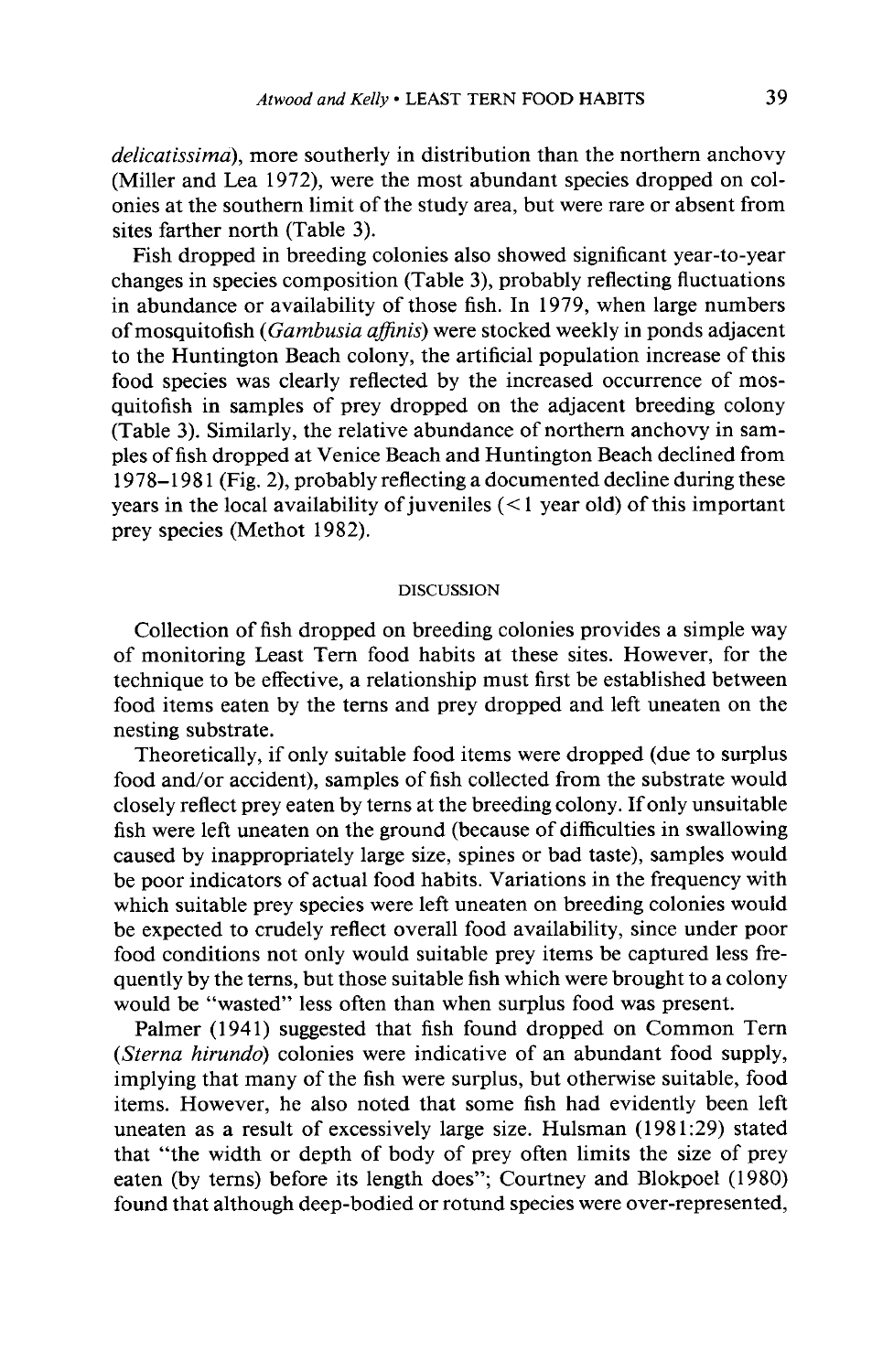TABLE 3

RELATIVE ABUNDANCES OF FISH DROPPED ON CALIFORNIA LEAST TERN BREEDING COLONIES, 1978-1983

|                                    |                |    |                          |                          |                          |                          |    |                   | Breeding colony and year <sup>®</sup> |                      |                 |               |   |         |   |   |    |          |                                |                |   |
|------------------------------------|----------------|----|--------------------------|--------------------------|--------------------------|--------------------------|----|-------------------|---------------------------------------|----------------------|-----------------|---------------|---|---------|---|---|----|----------|--------------------------------|----------------|---|
|                                    |                |    |                          |                          |                          |                          |    |                   |                                       |                      |                 |               |   |         |   |   |    | Ê        | ŽВ<br>E                        | Š              |   |
|                                    | 41             |    |                          | 5                        |                          |                          |    |                   | Ë                                     |                      | $\overline{AB}$ |               | g |         | Ê |   |    |          |                                |                |   |
| Species <sup>b</sup>               | $\overline{8}$ | 78 | 79                       | 80                       | ≈                        | 82                       | 33 | 78                | 79                                    | $\overline{\bullet}$ | 30              | ವ<br>ವ        |   | g<br>29 |   | 5 | 82 | 53<br>78 | $\overline{\bullet}$           | $\overline{5}$ |   |
| Clupeidae                          |                |    |                          |                          |                          |                          |    |                   |                                       |                      |                 |               |   |         |   |   |    |          |                                |                |   |
| Dorosoma petenense                 |                |    |                          |                          |                          |                          |    |                   |                                       |                      |                 |               |   |         |   |   |    |          |                                | ١              |   |
| *Clupea harengus                   |                |    |                          |                          |                          |                          |    |                   |                                       |                      |                 |               | ı |         |   |   |    |          |                                |                |   |
| Engraulidae                        |                |    |                          |                          |                          |                          |    |                   |                                       |                      |                 |               |   |         |   |   |    |          |                                |                |   |
| *Engraulis mordax                  |                | 20 | 53                       | 47                       | 28                       | $\overline{\phantom{0}}$ | 65 | $\Im$             | 33                                    | 25                   |                 |               |   | 59      | ₹ | ۰ |    | π        | 23                             |                |   |
| *Anchoa compressa                  |                |    |                          |                          |                          |                          |    | $\mathbf{\Omega}$ |                                       |                      |                 |               |   |         |   |   |    |          |                                |                |   |
| *A. delicatissima                  |                |    |                          |                          |                          |                          | ı  |                   |                                       |                      |                 |               |   |         |   |   |    |          | ı                              |                |   |
| A. delicatissima<br>*A. compressa/ |                | ı  | ı                        | I                        | ı                        | ١                        | ı  | I                 |                                       |                      |                 |               | I | l       | I | ı |    | ı        | 43<br>$\overline{\phantom{a}}$ | 27             |   |
| Salmonidae                         |                |    |                          |                          |                          |                          |    |                   |                                       |                      |                 |               |   |         |   |   |    |          |                                |                |   |
| *Oncorhynchus tshawtscha           |                | I  | ţ                        | I                        | I                        | I                        | I  | ۱                 |                                       |                      | ł               |               | I | ł       | I | ۱ |    |          | I<br>Ī                         |                | ı |
| Osmeridae                          |                |    |                          |                          |                          |                          |    |                   |                                       |                      |                 |               |   |         |   |   |    |          |                                |                |   |
| *Hypomesus transpacificus          | ≘              | l  | ı                        | I                        | I                        | I                        | ١  |                   |                                       |                      |                 |               |   |         |   |   |    |          |                                |                | ۱ |
| Hemiramphidae                      |                |    |                          |                          |                          |                          |    |                   |                                       |                      |                 |               |   |         |   |   |    |          |                                |                |   |
| Hyporhamphus rosae                 | I              | I  | I                        | I                        | $\overline{\phantom{a}}$ | $\overline{\phantom{a}}$ | I  | I                 | I                                     |                      | ı               | ı             | I | I       | ۱ | ı |    |          | I<br>I                         |                |   |
| Belonidae                          |                |    |                          |                          |                          |                          |    |                   |                                       |                      |                 |               |   |         |   |   |    |          |                                |                |   |
| Strongylura exilis                 |                | ı  | I                        | I                        | I                        | ļ                        | I  | I                 |                                       |                      | ı               |               | I |         | ı |   |    |          | I<br>I                         |                |   |
| Scomberesocidae                    |                |    |                          |                          |                          |                          |    |                   |                                       |                      |                 |               |   |         |   |   |    |          |                                |                |   |
| Cololabis saira                    | ı              | I  | $\overline{\phantom{a}}$ | $\overline{\phantom{a}}$ | $\ddagger$               | I                        | I  | I                 |                                       | I                    | ł               | ı             | I | I       | I | ١ | ı  | I        | I<br>I                         |                | ı |
| Cyprinodontidae                    |                |    |                          |                          |                          |                          |    |                   |                                       |                      |                 |               |   |         |   |   |    |          |                                |                |   |
| Fundulus parvipinnis               | I              |    |                          |                          |                          |                          | I  |                   | I                                     | I                    | $\overline{22}$ | $\frac{8}{1}$ |   |         |   |   | I  | ł        |                                |                | œ |

40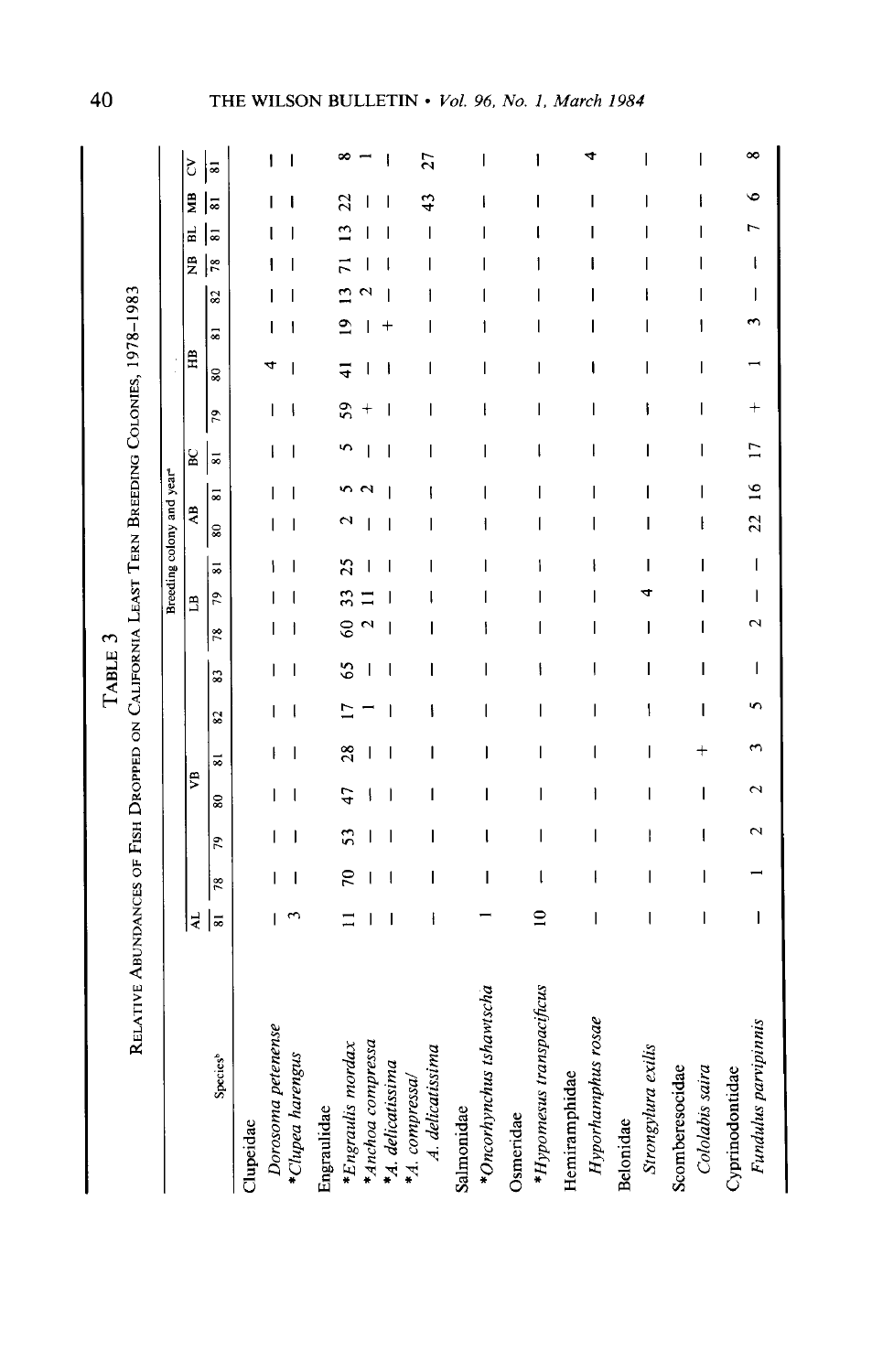| Macrorhamphosus gracilis<br>*Atherinopsis californiensis<br>Gasterosteus aculeatus<br>*Atherinidae (spp.)<br>Sebastes serriceps<br>*Atherinops affinis<br>*Leuresthes tenuis<br><b>Species</b> <sup>b</sup><br>S. paucispinis<br>Anoplomatidae<br>Gasterosteidae<br>Scorpaenidae<br>Centriscidae<br>Atherinidae<br>S. spp. | $\overline{A}$<br>$\overline{8}$<br>I<br>I<br>l<br>ı<br>$\overline{\phantom{a}}$ | $\mathbf{\Omega}$<br>I<br>I<br>78 | I<br>٥<br>I<br>56 | yB<br>$\overline{\phantom{a}}$<br>I<br>ន | $^{+}$<br>ವ         | CONTINUED<br>$\overline{24}$<br>I<br>$\mathbf{\hat{c}}$<br>I<br>I<br>2 | I<br>$\vec{A}$<br>I<br>83 | I<br>l<br>I<br>$\overline{\phantom{a}}$<br>78 | 79<br>ı<br>Ë             | Breeding colony and year <sup>®</sup><br>80<br>45<br>ı<br>l<br>ಷ | ı<br>ı<br>$\overline{\mathbf{s}}$<br>₹<br>52<br>Ē<br>I<br>ı | 42<br>I<br>ı<br>I<br>ı<br>I<br>8C<br>$\overline{\phantom{0}}$ | I<br>4<br>I<br>79 | I<br>$\overline{c}$<br>I<br>$\overline{\phantom{0}}$ | 5<br>$\widehat{H}$ | 82<br>ı<br>I<br>I | $\ddot{z}$<br>Ō<br>$\frac{8}{2}$<br>ı | 늷<br>œ<br>I<br>ı<br>∣≂<br>I | ŽЯ<br>I<br>∣≂<br>I<br>I<br>I | ₾<br>ı<br>I<br>I<br>ł<br>ı<br>I<br>Š<br>$\overline{\phantom{0}}$ |
|----------------------------------------------------------------------------------------------------------------------------------------------------------------------------------------------------------------------------------------------------------------------------------------------------------------------------|----------------------------------------------------------------------------------|-----------------------------------|-------------------|------------------------------------------|---------------------|------------------------------------------------------------------------|---------------------------|-----------------------------------------------|--------------------------|------------------------------------------------------------------|-------------------------------------------------------------|---------------------------------------------------------------|-------------------|------------------------------------------------------|--------------------|-------------------|---------------------------------------|-----------------------------|------------------------------|------------------------------------------------------------------|
| * Anoplopoma fimbria                                                                                                                                                                                                                                                                                                       | I                                                                                | I                                 | I                 | $^+$                                     | I                   |                                                                        | I                         | I                                             | $\overline{\phantom{a}}$ | ı                                                                | I<br>ı                                                      | I                                                             | I                 |                                                      |                    | I<br>I            | ı                                     | I                           | I                            | I                                                                |
| *Hexagrammos decagrammus<br>Hexagrammidae<br>Cottidae                                                                                                                                                                                                                                                                      | I                                                                                | I                                 | $\ddag$           | $^{+}$                                   | ł                   | $\mathbf i$                                                            | ļ                         | ł                                             | 1                        | ł                                                                | I<br>I                                                      | I                                                             | I                 | I                                                    |                    | I                 |                                       | I                           | I                            | ł                                                                |
| Scorpaenichthyes marmoratus<br>Leptocottus armatus                                                                                                                                                                                                                                                                         | $\mathbf{I}$<br>I                                                                | I                                 |                   | 2                                        | $\overline{+}$<br>I | ł<br>I                                                                 | ļ<br>I                    | I<br>ł                                        |                          | I                                                                | I<br>ľ                                                      | I<br>1                                                        | I<br>ı            |                                                      | ∾                  | I<br>I<br>1       |                                       | I                           | 1<br>I                       | ł<br>I                                                           |

## Atwood and Kelly . LEAST TERN FOOD HABITS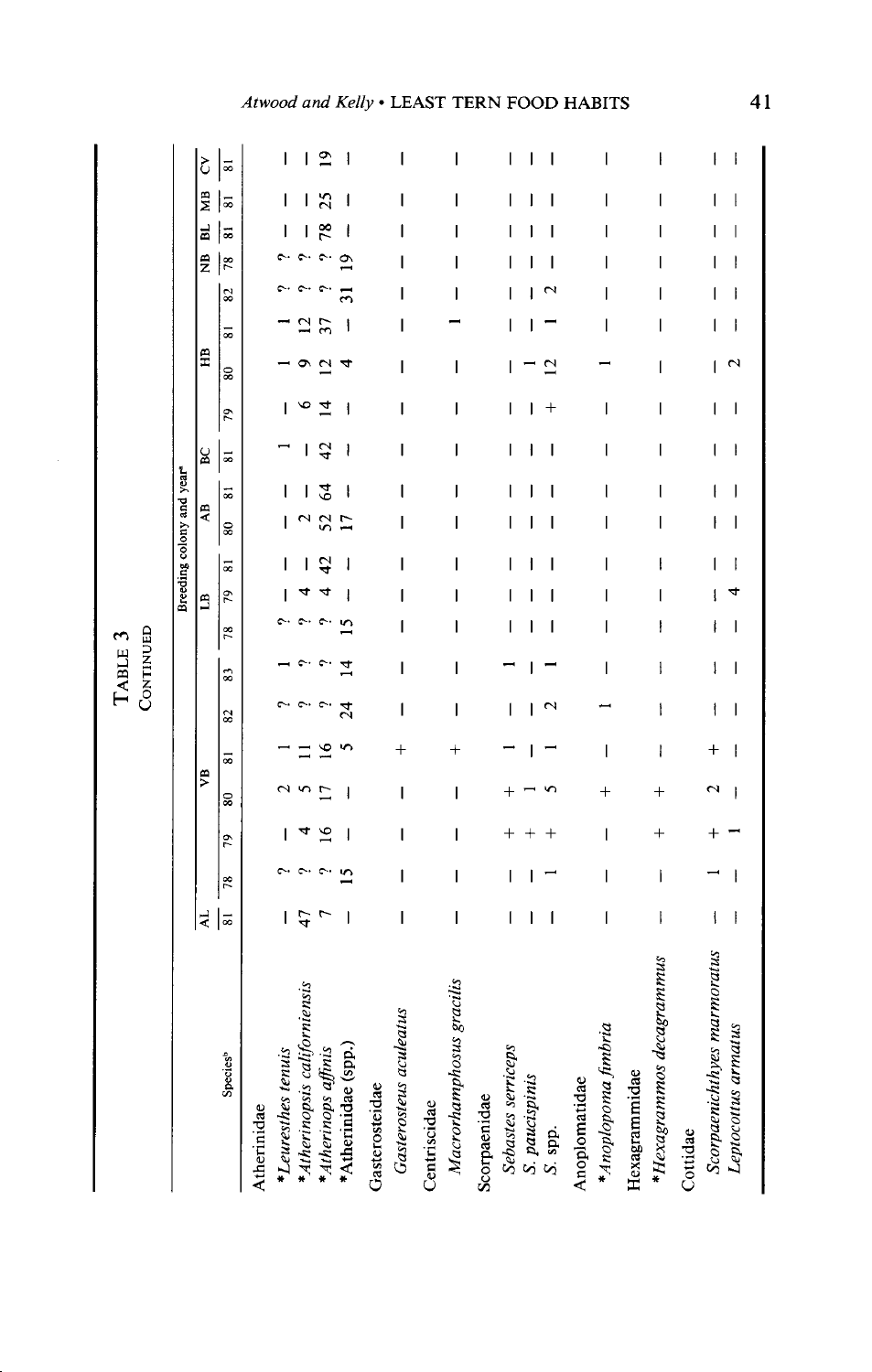|                                                                                                                                                                  |                   |    |    |    |    |         |    |    |                | Breeding colony and year <sup>®</sup> |                   |   |                         |    |        |   |                |    |                      |    |                      |
|------------------------------------------------------------------------------------------------------------------------------------------------------------------|-------------------|----|----|----|----|---------|----|----|----------------|---------------------------------------|-------------------|---|-------------------------|----|--------|---|----------------|----|----------------------|----|----------------------|
|                                                                                                                                                                  | 국                 |    |    | ₹, |    |         |    |    | $\overline{a}$ |                                       | ą                 |   | S                       |    | HB     |   |                | Ž  | 닓                    | МB | Š                    |
| Species <sup>b</sup>                                                                                                                                             | ವ                 | 78 | 79 | 80 | 53 | $^{82}$ | 83 | 78 | 79             | $\overline{8}$                        | $\boldsymbol{80}$ | ವ | $\overline{\mathbf{8}}$ | 79 | 80     | ಹ | $\overline{8}$ | 78 | $\overline{\bullet}$ | 5  | $\overline{\bullet}$ |
| Trachurus symmetricus<br>Carangidae                                                                                                                              |                   |    |    | ۱  |    |         |    |    |                |                                       |                   |   |                         | 1  |        |   |                |    |                      |    | ı                    |
| Anisotremus davidsonii<br>Pristipomatidae                                                                                                                        | I                 | ١  | ı  | I  |    |         |    |    |                |                                       | ı                 |   | ı                       | l  | ı      | I |                |    |                      |    |                      |
| Genyonemus lineatus<br>*Seriphus politus<br>Sciaenidae                                                                                                           | $\mathbf{I}$<br>ı | I  |    |    |    |         |    |    |                |                                       |                   |   |                         |    | I<br>١ | ۱ |                |    |                      |    |                      |
| Girella nigricans<br>Girellidae                                                                                                                                  | I                 | I  |    | I  | ≌  |         |    |    |                |                                       |                   |   | I                       | I  | ۱      |   |                |    |                      |    |                      |
| Medialuna californiensis<br>Scorpididae                                                                                                                          | I                 |    |    | I  |    | ۱       |    |    |                |                                       | ı                 | ı | l                       |    | ı      |   |                |    |                      |    |                      |
| Hyperprosopon argenteum<br>Cymatogaster aggregata<br>Amphistichus argenteus<br>Micrometrus minimus<br>Phanerodon furcatus<br>Embiotocidae (spp.)<br>Embiotocidae |                   |    |    |    |    |         |    | শূ |                |                                       |                   |   |                         |    |        |   |                |    |                      |    |                      |
| Chromis punctipinnis<br>Pomacentridae                                                                                                                            | I                 |    |    |    |    |         |    |    |                |                                       |                   |   | ı                       |    | ı      |   |                |    |                      |    |                      |

 $42$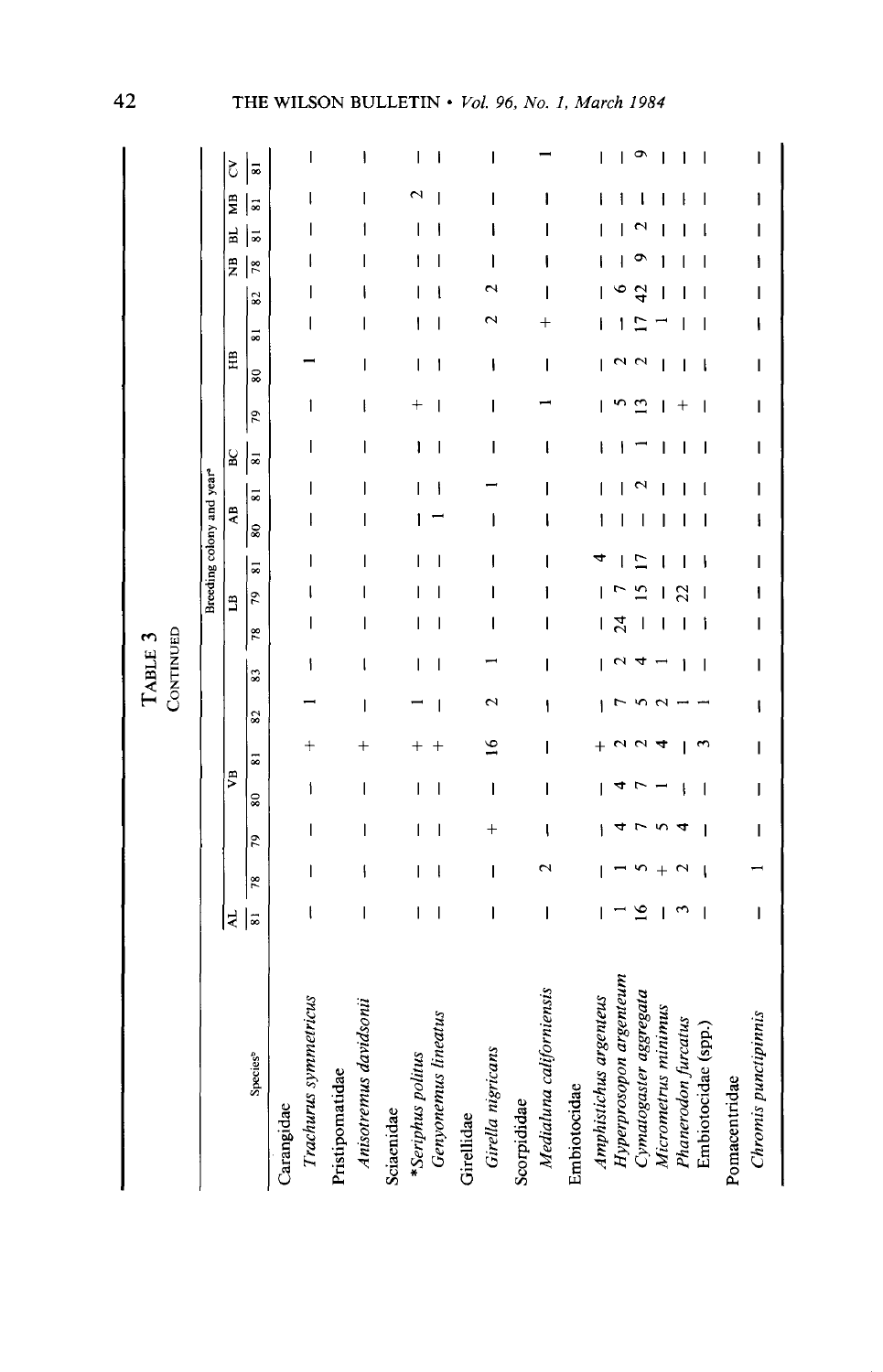# Atwood and Kelly . LEAST TERN FOOD HABITS

43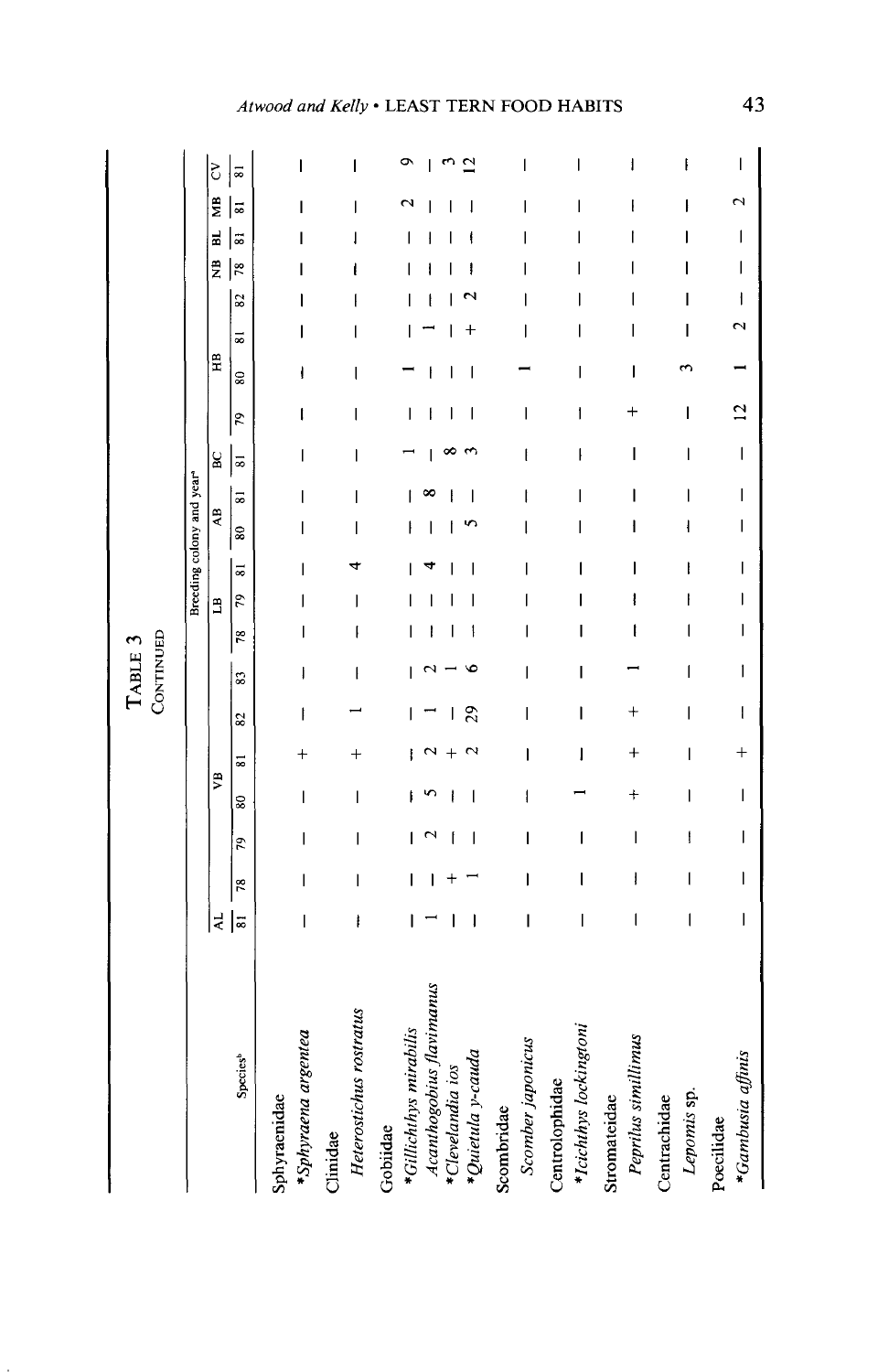|                                                                                                                                                                                                                                                                                                                                                                                                                                         |   |                          |              |                          |                          |                          | CONTINUED<br>TABLE 3 |                          |                          |                                       |                              |   |                                                                             |   |                          |                          |                |                               |                |   |
|-----------------------------------------------------------------------------------------------------------------------------------------------------------------------------------------------------------------------------------------------------------------------------------------------------------------------------------------------------------------------------------------------------------------------------------------|---|--------------------------|--------------|--------------------------|--------------------------|--------------------------|----------------------|--------------------------|--------------------------|---------------------------------------|------------------------------|---|-----------------------------------------------------------------------------|---|--------------------------|--------------------------|----------------|-------------------------------|----------------|---|
|                                                                                                                                                                                                                                                                                                                                                                                                                                         |   |                          |              |                          |                          |                          |                      |                          |                          | Breeding colony and year <sup>4</sup> |                              |   |                                                                             |   |                          |                          |                |                               |                |   |
|                                                                                                                                                                                                                                                                                                                                                                                                                                         |   |                          |              | 5                        |                          |                          |                      |                          | É                        |                                       | ĄB                           | g |                                                                             | Ê |                          |                          |                |                               | NB BL MB CV    |   |
| <b>Species</b> <sup>b</sup>                                                                                                                                                                                                                                                                                                                                                                                                             |   | $\frac{8}{2}$            |              |                          |                          |                          |                      |                          |                          |                                       |                              |   | $\mathcal{L}_{\mathcal{L}}$                                                 |   | $80$ $81$ $82$ $78$ $81$ |                          |                |                               | $\overline{8}$ |   |
| Cichlidae                                                                                                                                                                                                                                                                                                                                                                                                                               |   |                          |              |                          |                          |                          |                      |                          |                          |                                       |                              |   |                                                                             |   |                          |                          |                |                               |                |   |
| Tilapia sp.                                                                                                                                                                                                                                                                                                                                                                                                                             | I | I                        | $\mathsf{I}$ | $\overline{\phantom{a}}$ | $\mathsf{I}$             | $\overline{\phantom{a}}$ | I                    |                          | $\frac{1}{1}$            |                                       | $\frac{1}{1}$                |   |                                                                             |   | $\overline{\mathbf{1}}$  | $\overline{\phantom{a}}$ | $\overline{1}$ | ١<br>l                        |                | I |
| Cyprinidae                                                                                                                                                                                                                                                                                                                                                                                                                              |   |                          |              |                          |                          |                          |                      |                          |                          |                                       |                              |   |                                                                             |   |                          |                          |                |                               |                |   |
| Cyprinus carpio                                                                                                                                                                                                                                                                                                                                                                                                                         | I | I                        | I            | I                        | I                        | l                        | I                    | $\overline{\phantom{a}}$ | I                        | I                                     | Ì                            |   |                                                                             |   | I                        |                          | l              | I<br>I                        |                | I |
| *Notemigonus crysoleucas                                                                                                                                                                                                                                                                                                                                                                                                                | I | $\overline{\phantom{a}}$ | $\mathsf{l}$ |                          | $\overline{\phantom{a}}$ | I                        | $\mathsf{l}$         | $\overline{1}$           | $\overline{\phantom{a}}$ | $\overline{\phantom{a}}$              | I<br>$\overline{\mathbf{I}}$ | I |                                                                             | ļ | l                        | Í                        | l              | ļ<br>$\overline{\phantom{a}}$ |                | ١ |
| Sample size (N)                                                                                                                                                                                                                                                                                                                                                                                                                         |   |                          |              |                          |                          |                          |                      |                          |                          |                                       |                              |   | 73 379 267 230 545 181 123 126 27 24 102 91 118 250 170 312 48 66 46 63 106 |   |                          |                          |                |                               |                |   |
| <b>Percentage of each year's total sample (N)</b> is provided; $(+) =$ value less than 1%, (?) = species included in more general category of identification such as Atherinidae (spp.). Colony<br>abbreviations as follows: AL = Alameda Bay, VB = Venice Beach, LB = Long Beach, AB = Anaheim Bay, BC = Bolsa Chica, HB = Huntington Beach, NB = Upper Newport Bay, BL =<br>Batiquitos Lagoon, MB = Mission Bay, $CV = Chula Vista$ . |   |                          |              |                          |                          |                          |                      |                          |                          |                                       |                              |   |                                                                             |   |                          |                          |                |                               |                |   |

<sup>6</sup> Family and species names based on Miller and Lea (1972).<br><sup>8</sup> Species represented mostly (> 50%) or entirely by individuals considered to be suitable food items for Least Terns.

THE WILSON BULLETIN . Vol. 96, No. 1, March 1984

44

l,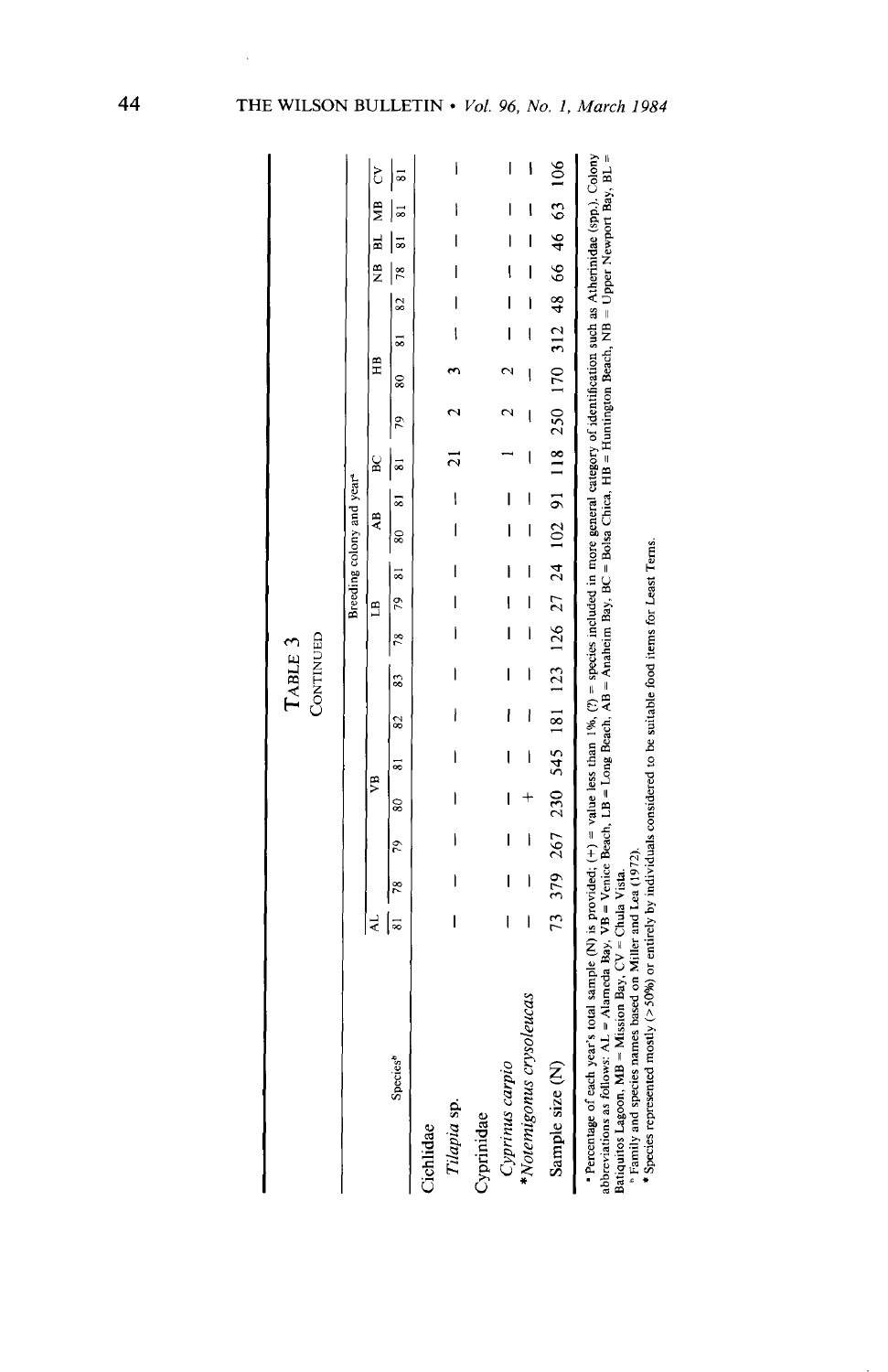

**FIG. 2. Relative abundance of northern anchovy in collections of fish dropped at two study colonies.** 

**samples of fish dropped in nesting areas accurately reflected the principal prey species eaten by Common Terns.** 

**Collections of prey dropped by Least Terns appeared to correctly indicate the principal fish species eaten at breeding colonies in this study; however, various biases made samples of dropped fish inaccurate indicators of the size of prey eaten. Although unsuitable (especially deepbodied) prey species were over-represented in collections of dropped fish relative to their use in observed feedings, in all cases samples obtained at the colonies were composed of primarily suitable food items that probably had been dropped as a result of accident or lack of hunger.** 

**Northern anchovy was the dominant prey species in nine samples, silversides (especially topsmelt and jacksmelt) in seven, and deepbody or slough anchovies in two. These species appear to be the main food items eaten by Least Terns at California breeding colonies. This conclusion is consistent with an analysis of 11 stomach contents obtained from adult and juvenile Least Terns found dead in southern California (Kelly, unpubl.).** 

**The relative abundance of the principal prey species in collections of dropped fish generally reflected overall food conditions in the vicinities**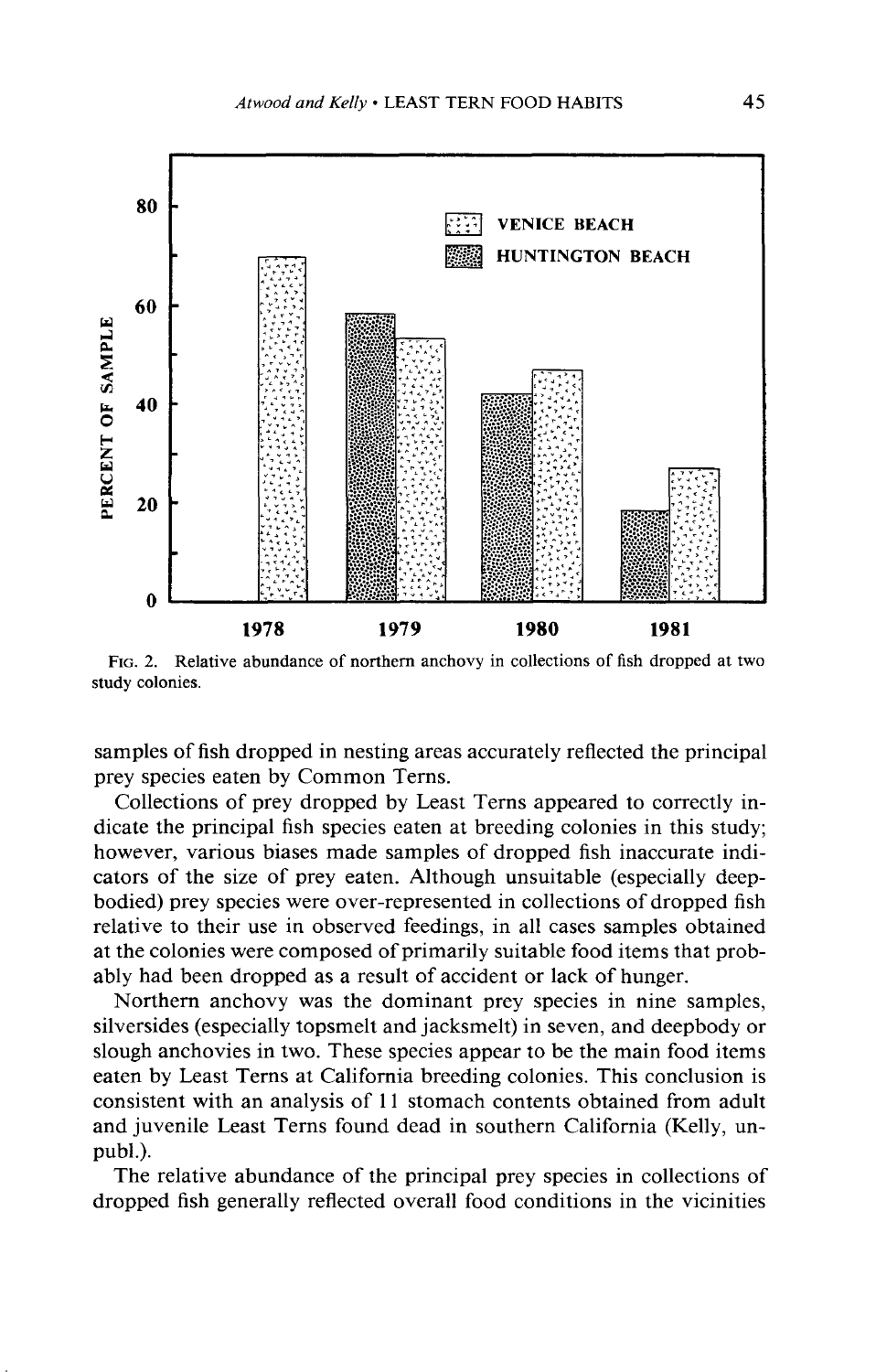**of breeding colonies. During 1980, 1981, and 1983, 61-70% of fish left uneaten at Venice Beach and Huntington Beach were northern anchovies and silversides, which were determined by observation to be the dominant prey species eaten at these sites. In 1982, however, when smaller clutchsizes, reduced asymptotic weights of chicks, and increased levels of egg abandonment and nonpredator related chick mortality indicated unusually low food availability near these colonies, northern anchovy and silversides comprised only 4 1% of the fish left uneaten on these sites.** 

### **SUMMARY**

**Samples of fish dropped at 10 Least Tern breeding colonies were, in general, valid indicators of the principal prey species being eaten at a colony. Collection of such specimens provides a simple means of crudely monitoring year-to-year and inter-colony differences in feeding habits.** 

**Northern anchovy, topsmelt, jacksmelt, and deepbody or slough anchovies were the primary food items eaten by Least Terns in California. In 1982, when smaller mean clutchsizes, lowered asymptotic chick weights, and increased levels of egg abandonment and nonpredator related chick mortality indicated conditions of low food availability near two study colonies, the dominant prey species eaten at these sites were dropped in the colonies less frequently than during 1980, 1981, and 1983.** 

### **ACKNOWLEDGMENTS**

John E. Fitch kindly identified fish specimens collected during 1978-1981; this study **would have been impossible without his expertise. Many individuals provided valuable field assistance and discussion of Least Tern biology, including Charles T. Collins, Laura Collins, Elizabeth Copper, Douglas B. Hay, Barbara W. Massey, and Dennis E. Minsky. Unpublished data on clutch-sizes, egg abandonment and chick mortality at Venice Beach and Huntington Beach in 1981-1983 were provided by Dennis E. Minsky. Early drafts of the manuscript were improved by the comments of Charles T. Collins, Elizabeth N. Flint, Thomas R. Howell, Barbara W. Massey, and Dennis E. Minsky; John P. Ryder and an anonymous referee provided constructive criticism of the final version. Partial financial assistance was provided by Ecological Services, U.S. Fish and Wildlife Service, Laguna Niguel, California and by the California Department of Fish and Game.** 

### **LITERATURE CITED**

- **AINLEY, D. G., D. W. ANDERSON, AND P. R. KELLY. 1981. Feeding ecology of marine**  cormorants in southwestern North America. Condor 83:120-131.
- **ASHMOLE, N. P. 1968. Body size, prey size and ecological segregation in five sympatric tropical terns (Aves: Laridae). Syst. Zool. 17:292-304.**
- **ATWOOD, J. L. AND D. E. MINSKY. 1983. Least Tern foraging ecology at three major California breeding colonies. Western Birds 14:57-72.**
- **COURTNEY, P. A. AND H. BLOKPOEL. 1980. Food and indicators of food availability for Common Terns on the lower Great Lakes. Can. J. 2001. 58: 13 18-l 323.**
- DEMENT'EV, G. P., N. A. GLADKOV, AND E. P. SPANGENBERG. 1969. Birds of the Soviet **Union, Vol. 3. Jerusalem: Israel Program for Scientific Translations.**
- **EVANS, R. M. AND M. K. MCNICHOLL. 1972. Variations in the reproductive activities of Arctic Terns at Churchill, Manitoba. Arctic 25: 13 1-14 1.**